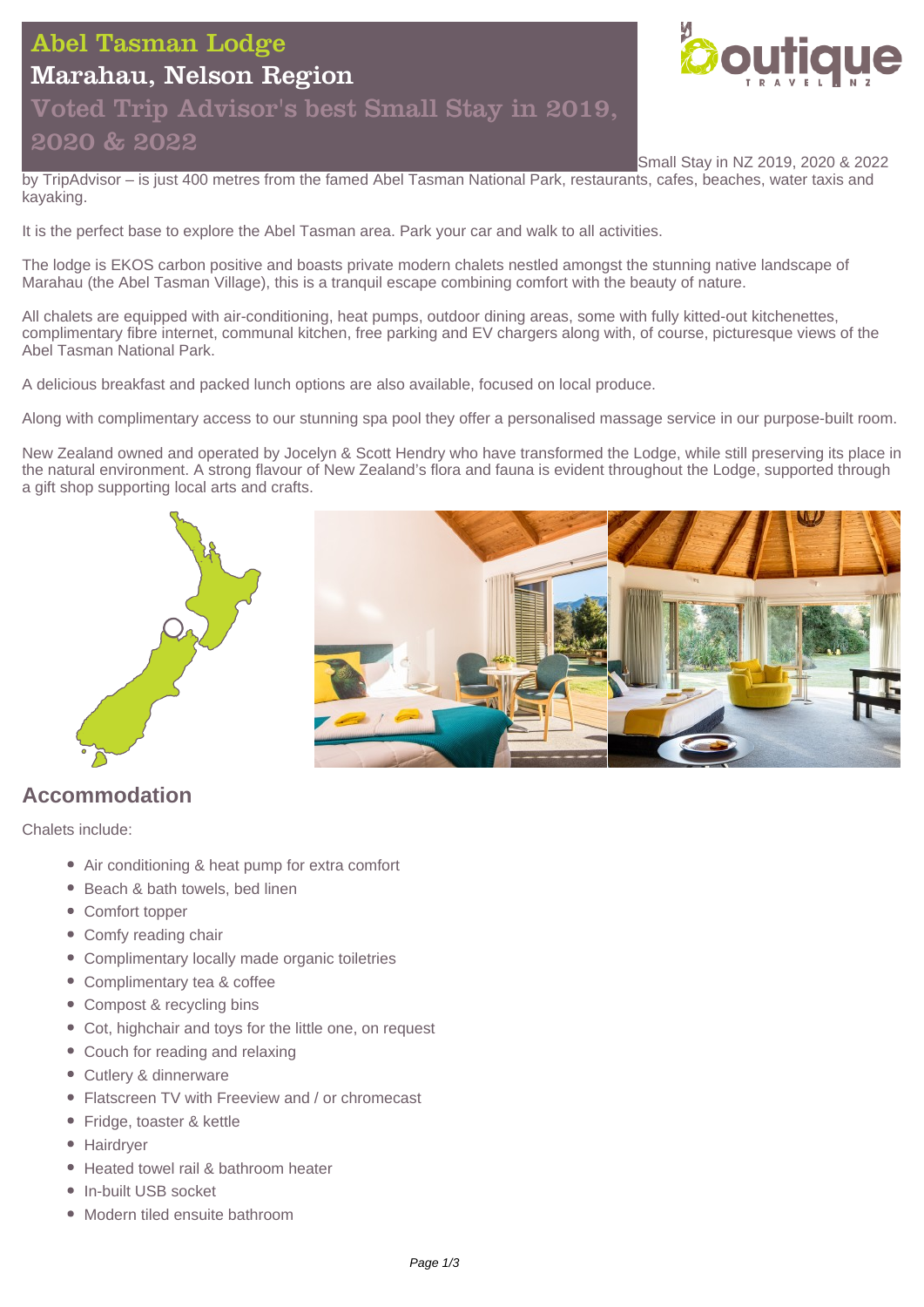# Abel Tasman Lodge Marahau, Nelson Region Voted Trip Advisor's best Small Stay in 2019, 2020 & 2022



Wardrobe and space to unpack.

Private indoor and outdoor dining

Spacious **STUDIO** chalet has a queen bed and a single bed in an air-conditioned (& heat pump) open plan layout with an ensuite marble tiled bathroom. It has tea-making facilities but there is a fully equipped kitchen and a barbeque for all guests to use. All these chalets look onto lovely native gardens from private decking.

The **KOWHAI SUITE** has a super-king size bed and an ensuite bathroom. It has tea making facilities, fridge and microwave. There is also a fully equipped communal kitchen and a barbeque for all our guests to use. This chalet looks onto lovely native gardens and the National Park.

A **ONE BEDROOM** chalet has a king-size bed. It is fully self-contained with an air-conditioned (& heat pump) lounge room / kitchen and the bathroom has a marble-tiled shower. It has private decking looking onto the farm fields and the National Park.

A modern **TWO BEDROOM** chalet has a super-king sized bed in one room and 2 singles in the other bedroom. It is fully selfcontained with a toilet separate from the marble-tiled bathroom. There is an air-conditioned (& heat pump) lounge/kitchen and it also has a dining setting on the private decking.

### **Meals**

- 'Of the Region' Continental Breakfast local and regional ingredients **\$**
- 'European Style' Breakfast cold meats, European-style cheeses, warm bread rolls **\$**
- Home-made packed-lunch with deicious local produce and home baking **\$**
- Walk to cafes

### **Facilities**

- Guest Laundry **\$**
- Spa pool
- Massage **\$**
- Unlimited fibre WiFi
- Communal kitchen & Weber BBQ's
- Indoor & outdoor games
- Free parking
- EV chargers

#### **Price: \$180 to \$360**



## **Directions**

Driving from Picton, Nelson and West Coast: